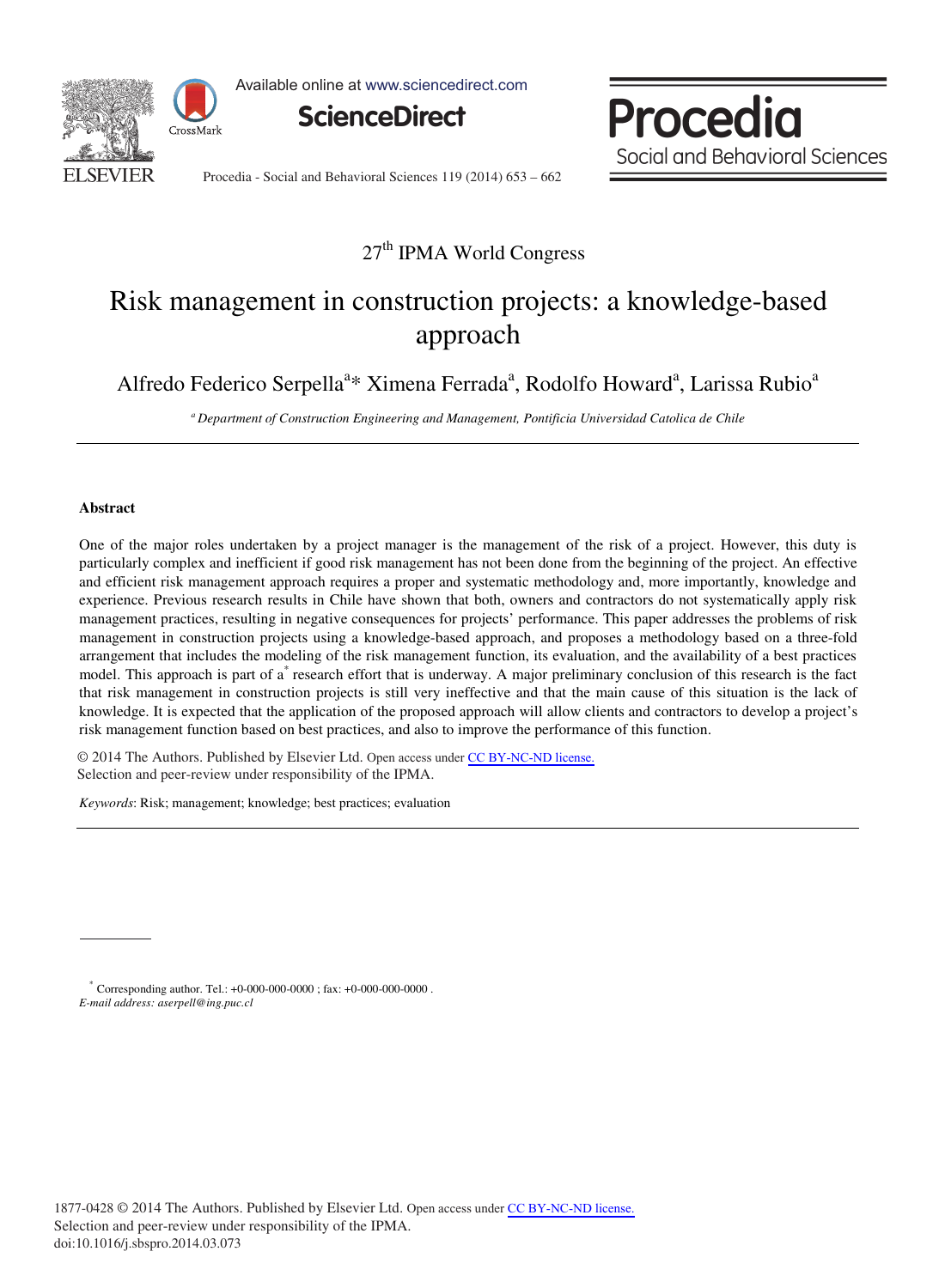# **1. Introduction**

Literature shows that risk management in construction projects is full of deficiencies that affect its effectiveness as a project management function and in the end, projects' performance. For many years, risk management in construction projects has been approached using a reductionist approach that produces poor results and limits the quality of project management. For example, most of the times risk is handled through the application of contingencies (money) or floats (time) that are not determined based on a comprehensive analysis of the risks that can affect a particular project, and that in many cases are clearly insufficient to cover the consequences of risks that do occur during the project realization. Then, in most of the cases projects end with costs overrun and late.

To make an effective and efficient risk management it is necessary to have a proper and systematic methodology and, more importantly, knowledge and experience of various types. For example, it requires knowledge of the unforeseen events that may occur during the execution of a project, on the actions that work well or not when one of these events happens, on ways to assess a risk or estimate the likelihood that it will occur, and so on.

The absence of an effective project risk management function has several negative consequences for participants in a project due to lack of preventive action against the risks and uncertainty that any project presents. For example, the lack of prevention against the risk of scope definition of a project, or environmental hazards or communication risks, between others, leads to delays, significant increases in costs and contractual disputes, among others.

Preliminary recent research results in Chile have shown that companies that hire construction services on a recurring basis do not systematically apply risk management practices in projects, which has resulted in negative consequences for the performance of projects (Wolbers, 2011; Howard and Serpell, 2012). Additionally, a research work by Palma (2007) on claims and contract disputes in a number of construction projects, had reflected the occurrence of a number of risks that were not well analyzed or integrated by either parties, customers or contractors, and that were one of the main causes of some of those claims and disputes.

A major research statement that arises here then is that risk management in construction projects in Chile is done in a very limited and ineffective way and that the main cause of this situation is the lack of knowledge for its realization and the loss of the knowledge generated during the performance of each project that would be useful for new projects. That is, the research statement is that knowledge is a key factor in realizing and improving risk management in construction projects, both from the standpoint of the client and of the contractor.

For this reason, this proposal aims to address the problems of risk management in construction projects from a knowledge-based approach and through a system perspective. Thus, a research effort whose ultimate purpose is to develop a risk management system based on knowledge, to support risk management in construction projects for companies and organizations in our country is underway. The idea is to provide a methodology based on best practices, an assessment tool of risk management based on this methodology, the ability to propose improvements for risk management based on the detection of gaps during evaluation, and the availability of a knowledge base that supports the risk management and has the ability to acquire knowledge from experiences obtained in the implementation of construction projects.

The results of this research will allow a client or contractor first, to develop a risk management function based on best practices, and second to improve the performance of this function along the realization of new projects. The novelty of this approach lies in that it addresses the risk management function from a knowledge-based perspective which does not exist in most of the organizations and companies; in the best practices model that it will be developed and used as a benchmark for evaluation and improvement, and finally in that it will provide an instrument for evaluating current risk management functions applying a maturity model that will be fitted to the conditions of projects performed by Chilean organizations and companies.

It is expected that the risk management system prototype developed during this research effort will be the base for the development of effective and efficient risk management systems in organizations and companies that adopt this approach. At the same time, the knowledge obtained and structured during this research will help companies that already have a formalized risk management function, to evaluate and improve it by using as guidance the model of risk management based on best practices that was previously mentioned.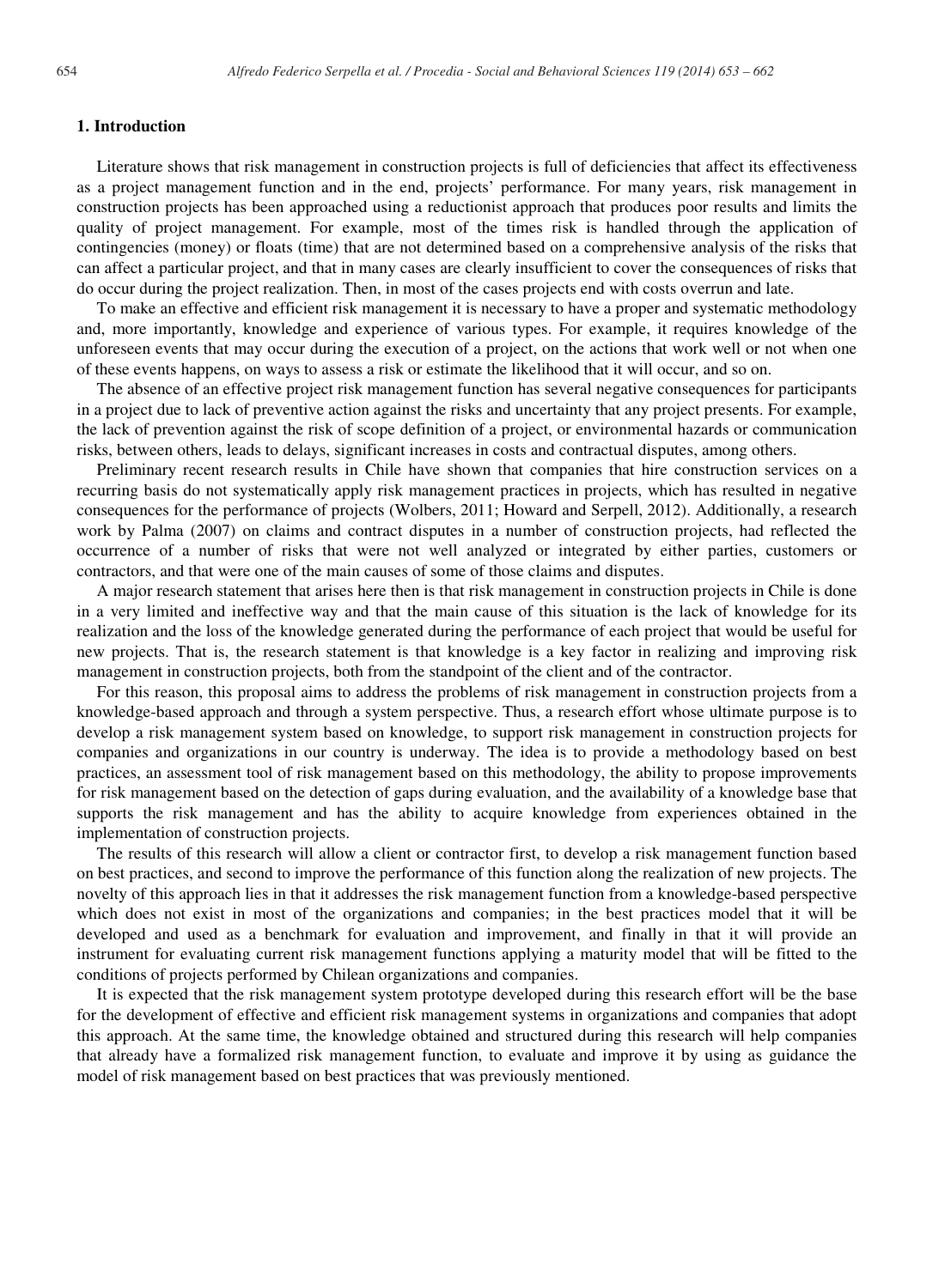The following sections present a discussion of the literature on the main issues associated with the approach of this research, particularly risk management, maturity models and knowledge management. Next, the research effort and its goal is described and finally, the main preliminary results are presented and discussed.

# **2. Background**

#### *2.1. Risk management*

There is uncertainty in everyday life, in organizations and projects (Olsson, 2007), representing a clear threat to the business, but also in itself is a significant opportunity that must be taken (Hillson, 2011). There is a connection between uncertainty and risk as Hillson (2004) indicates: "The risk is the uncertainty measured, and uncertainty is a risk that cannot be measured".

Risk is a multifaceted concept (Wang et al, 2004), which is defined as the probability of a damaging event occurring in the project, affecting its objectives (Yu, 2002; Baloi and Price, 2003) however not always associated with negative results. Risk may also represent opportunities, but the fact that most of the risk usually has negative results has led individuals to only consider the negative side of risk (Baloi and Price, 2003; Hillson 2011).

Today, risk management is an integral part of project management (Olsson, 2007; del Caño and de la Cruz, 2002), where one of the most difficult activities is determining what are the project's risks and how should they be prioritized (Anderson, 2009). This is a key process and most of project managers know that risk management is essential for good project management (Baloi and Price, 2003; Perera and Holsomback, 2005; Alali and Pinto, 2009).

Risk management is defined as the process of identifying and assessing risk, and to apply methods to reduce it to an acceptable extent (Tohidi, 2011). Then, the main purpose of project's risk management is to identify, evaluate, and control the risk for project success (Lee et al, 2009). Overall, risk management process includes the following main steps: (1) Risk planning; (2) Risk identification; (3) Risk assessment (qualitative and quantitative); (4) Risk analysis; (5) Risk response; (6) Risk monitoring, and (7) Recording the risk management process (ISO 31.000, 2009; Baloi and Price, 2003).

In the last four decades the risk management research has grown considerably in the construction industry (Forbes et al, 2008) given that construction projects are exposed to risk at the time of their coming into existence (Schieg, 2006) and are perceived to have more inherent risk due to the involvement of many contracting parties such as owners, contractors and designers, among others (El-Sayegh, 2008). It is possible to analyze the project risk from two different perspectives. On one side we have the project owner, a key stakeholder and decision maker in construction projects (Bryde and Volm, 2009), and on the other side we have contractors. Contractors have traditionally used high mark-ups to cover for risk but as their margins have become smaller this approach is no longer effective (Baloi and Price, 2003). These two groups have dissimilar behaviors facing project risk and different possibilities to transfer them to the party that is in the best position to deal with it (Kartam and Kartam, 2001).

The systems used for project risk management have their focus on quantitative risk analysis, but these techniques do not allow that risks, problems, remedial measures and lessons learned from previous projects be captured and reused when developing new projects (Tah and Carr, 2001). Forbes et al (2008) indicate that over time and across countries, the construction industry tends to use only a limited number of risk management techniques even though not all techniques are appropriate for every situation. For example, Lyons and Skitmore (2004) found that brainstorming is the most common risk identification techniques used in the Queensland engineering construction industry, and that the qualitative methods of risk assessment are used most frequently, ahead of quantitative and semi-qualitative methods. Acknowledging this situation, Forbes et al (2008) developed a matrix for selecting appropriate risk management techniques in the built environment for each stage of risk management. These techniques include artificial intelligence, decomposition, probabilistic analysis, sensitivity analysis, and decision trees, among others.

The deficiencies already mentioned have an impact in project performance. In construction projects, risk could severely constrain the primary objectives: time, cost, scope, and quality; it could mean additional cost and hence a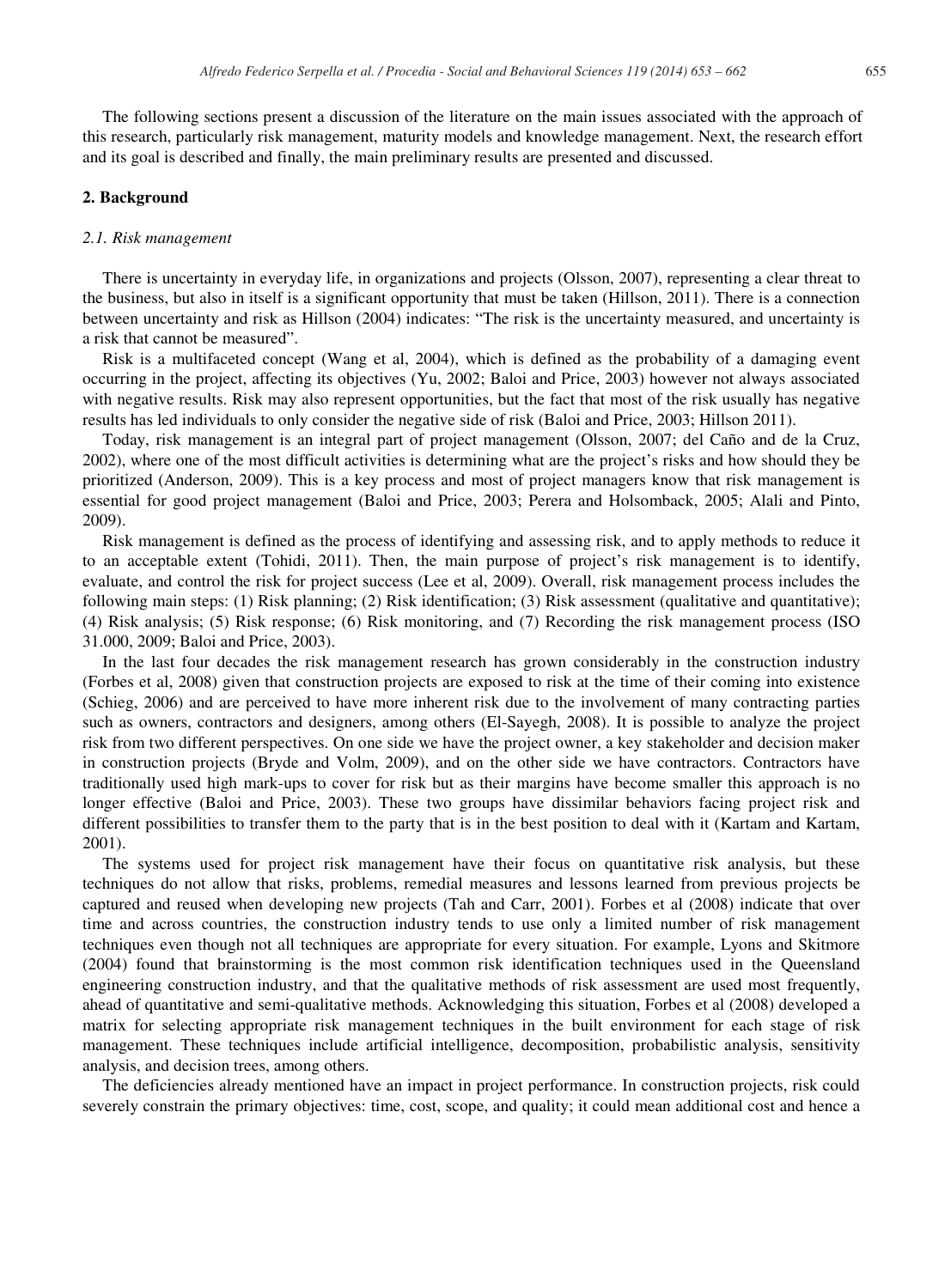lower return on investment to the client; and a loss of revenue for the contractor, among others (Visser and Joubert, 2008). Despite this, communication of construction project risk is poor, incomplete, and inconsistent throughout the construction supply chain (Tah and Carr, 2001). Also, project participants do not have a shared understanding of the project risk and consequently are unable to implement effective early warning measures and mitigating strategies to adequately deal with problems resulting from decisions taken elsewhere in the chain (Tah and Carr, 2001).

Schieg (2006) indicates that risk management successfully installed in the project provides an information basis for the quantitative data but for this it is necessary that a high quality of information is always available in order to make determinations based on usable and comprehensive information. Also, Perera et al. (2009) specified that in the risk management process, especially in the risk identification, the contractual parties should adopt a continuous learning approach because these past projects are real life scenarios from which to gain experience that might place the parties in a good state in the future so that the probable risk that might be encountered in a new project can be identified beforehand. Then, the management of the information and knowledge of a construction project is an essential part of a successful project risk management initiative. Therefore, a knowledge management approach could be an interesting and useful framework to improve the deficiencies of the risk management process.

Then, given the impact of an inadequate project risk management in the final project performance, it is important to know how is the development of the risk management process in construction companies, to identify its weaknesses and to propose actions to reduce them. One of the tools to do this is a risk maturity model.

#### *2.2. Maturity models*

Maturity models provided a systematic framework to carry out a comparative evaluation (Demira and Kocabas, 2010), strategically leading the organization to continuous improvement, requiring a deep understanding of the current position of an organization and the one that it aspires to be in the future (Brookes and Clark, 2009). A maturity model is of evolutionary nature, that is, consist of a number of stages in which the complexity level is increased from one to another in the searching for perfection (Serna, 2012). In particular, a risk maturity model is a tool designed to assess the risk management capability of an organization (Hopkinson, 2011). In the area of project management maturity models research indicates that organizations that improve their project management maturity, experience cost savings, increased schedule predictability, and improved quality (Korbel and Benedict, 2007).

There are several known risk management maturity models that have been proposed over the years (Yeo and Ren, 2009). One of them is the model proposed by Hillson (1997). In his research, the author outlines the maturity model as a way for organizations to implement a formal approach to risk management or as a reference to compare current practices held by the company. The model consists of four maturity levels (Naive, Novice, Normalized, and Natural) that are measured in terms of four attributes: culture, process, experience and application (Yeo and Ren, 2009). In 1999, HVR Consulting Services developed the Project Risk Maturity Model (RMM), derived directly from the structure developed by Hillson (Hopkinson, 2011). In 2002 a group of researchers, including David Hillson, complemented the points made in previous research, formulating the Risk Management Maturity Model (RMMM). The contributions do not changed the structure of the model (four levels of evaluation: Ad Hoc, Initial, Repeatable and Managed), and only expanded the initial definitions of each level and completed the characteristics of the attributes to be evaluated (culture, experience, application and process). In 2004, Yeo and Ren proposed a model with five evaluation levels: initial, repeatable, defined, managed and optimized (Yeo and Ren, 2004). The authors actualized this model five years later, keeping the same structure of the model with five levels but with differences in the attributes considered by the model (Yeo and Ren, 2009). In 2006, Heijden modified the model proposed in 2002 by Hillson and others researchers, without changing the structure of four levels of evaluation, but adding a fifth attribute, "structure", which focuses in the way risk management is applied within the organization and how they organize their processes and responsibilities (Heijden, 2006). All this models are tools that allow an organization to implement formal risk processes, to identify their priorities for process improvement, to determine whether or not its risk processes are adequate for the organization, and to produce action plans for developing or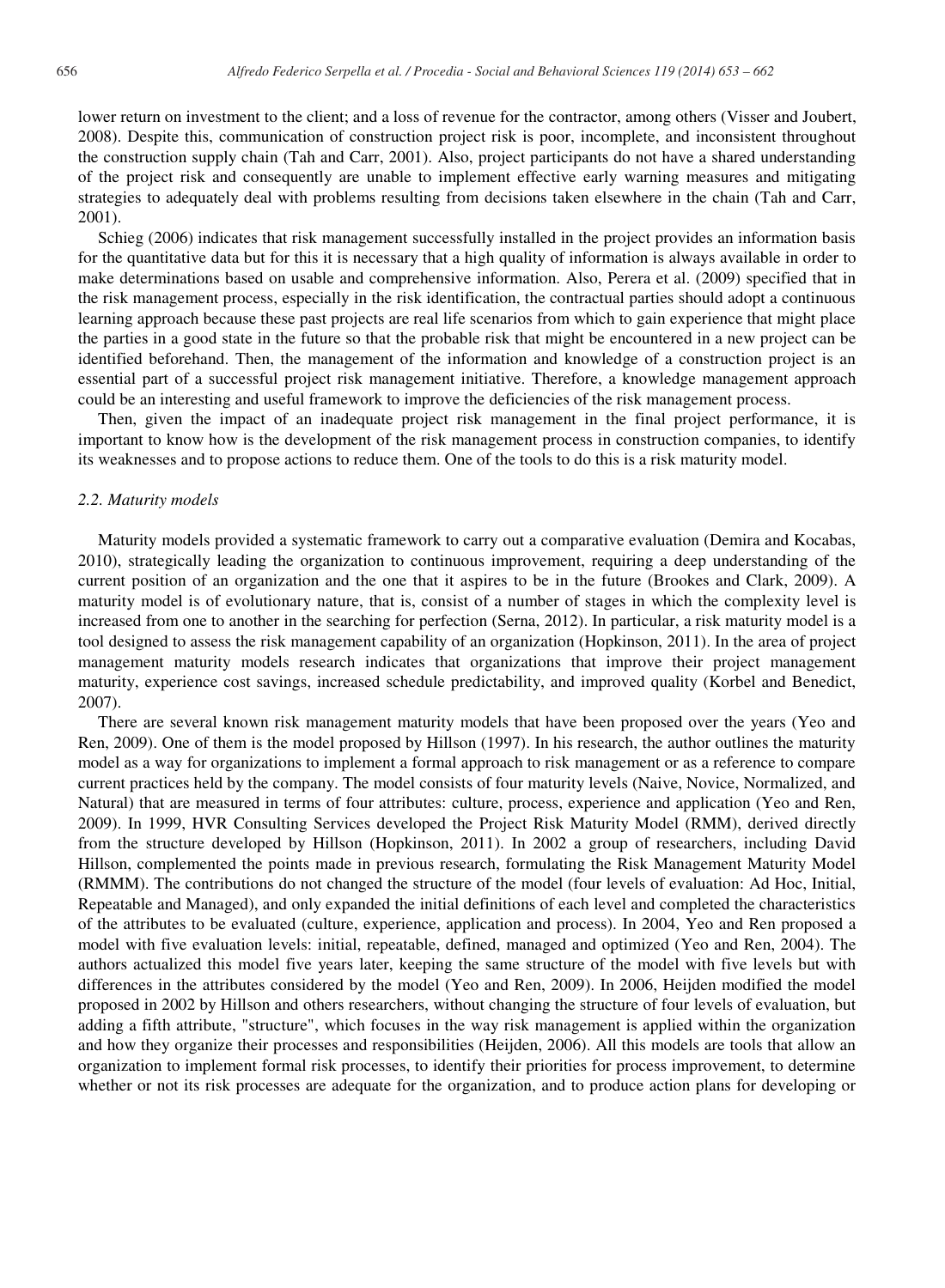enhancing their risk management process maturity level (Hillson, 1997; Risk Management Research and Development Program Collaboration, 2002; Hopkinson, 2011).

#### *2.3. Knowledge Management*

According to Marshall and Prusak (1996), studies of failures of risk management suggest three underlying causes: dysfunctional culture, unmanaged organizational knowledge, and ineffective controls. These authors indicate that a central element for these failures is the way in which the knowledge of the organization is managed, indicating that risk management is frequently not a problem of lack of information, but rather a lack of knowledge with which to interpret its meaning. Then, in the context of risk management the knowledge management process plays an important role as a potential enabler of working skills and to improve de capacity of teams to enhance the way as they share knowledge and the tools that they use (Rodríguez and Edwards, 2009).

Knowledge is information possessed in the mind of individuals related to facts, procedures, concepts, interpretations, ideas, observations and judgment (Alavi and Leidner, 2001), being "a fluid mix of data, experience, practice, values, beliefs, standards, context, and expert insight that provides a conceptual arrangement for evaluating and incorporating new data, information and experiences" (Davenport and Pruzak, 2001). Nonaka and Takeuchi (1999) also indicated that knowledge is strongly linked to people's beliefs and commitments, essentially related to human action in a way that adds value to the enterprise (Paiva et al., 2007; Vail, 1999). Information becomes individual knowledge when it is accepted and retained by an individual as being a proper understanding of what is true and a valid interpretation of the reality (Wu et al, 2004). Then this knowledge becomes information again once it is articulated and presented in the form of text, graphics, words, or other symbolic forms (Alavi and Leidner, 2001).

There are a variety of approaches to define what knowledge management is. Hsu and Shen (2005) describes knowledge management as a systematic and organized approach to improve the organization's ability to mobilize knowledge to enhance decision making, take actions and deliver results in support of the underlying business strategy. Also, we could say that it is the way that organizations create, capture and utilize knowledge to achieve organizational objectives (Sommerville and Craig, 2006), which recognizes the fact that knowledge is a valuable asset that must be managed to provide strategies for organizations to retain knowledge and improve their performance (Al-Ghassani et al, 2006). Then, the purpose of knowledge management in organizations is "to ensure growth and continuity of performance by protecting critical knowledge at all levels, applying existing knowledge in all pertinent circumstances, combining knowledge in synergistic ways, acquiring relevant knowledge continuously, and developing new knowledge through continuous learning that builds on internal experiences and external knowledge" (Bourdreau and Couillard, 1999).

The construction industry is a knowledge-based industry (Egbu et al. 2004; Carrillo et al., 2004) because the execution of construction activities requires specialized expert knowledge and problem-solving know-how (Anumba et al., 2005). Given this, the implementation of knowledge management is particularly interesting for the construction sector (Carrillo and Chinowsky, 2006), because this approach could help the industry to innovate and improve performance (Kamara et al. 2002) (Egbu et al, 2004).

Most of the knowledge of a construction company is obtained through their projects. In each of these projects situations that generate new knowledge take place, a reason why it is desirable that the lessons learned from them could be captured to be used again (Maqsood, 2006). The knowledge generated within each project is usually stored on reports that few people read, or is lost because parties involved are moved to a new project, resign or retire (Kivrak et al 2008; Anumba et al., 2005), taking with them not only tacit knowledge, but also a potential source of competitive advantage. This is problematic because it is only with the benefit of hindsight that it is really possible to reflect on the true consequences of an action within a project (Anumba et al., 2005). Thus, because of the lack of methods for storing, distributing and sharing the information and knowledge generated by each project team, a vital resource is lost, which becomes a major factor that affects a company's business performance (Wu et al. 2004). This ultimately affects decision-making, where good decisions are the result of careful management and the analysis of project information and knowledge (Sommerville and Craig, 2006). Therefore, the implementation of knowledge management is particularly interesting for the construction sector (Carrillo and Chinowsky, 2006),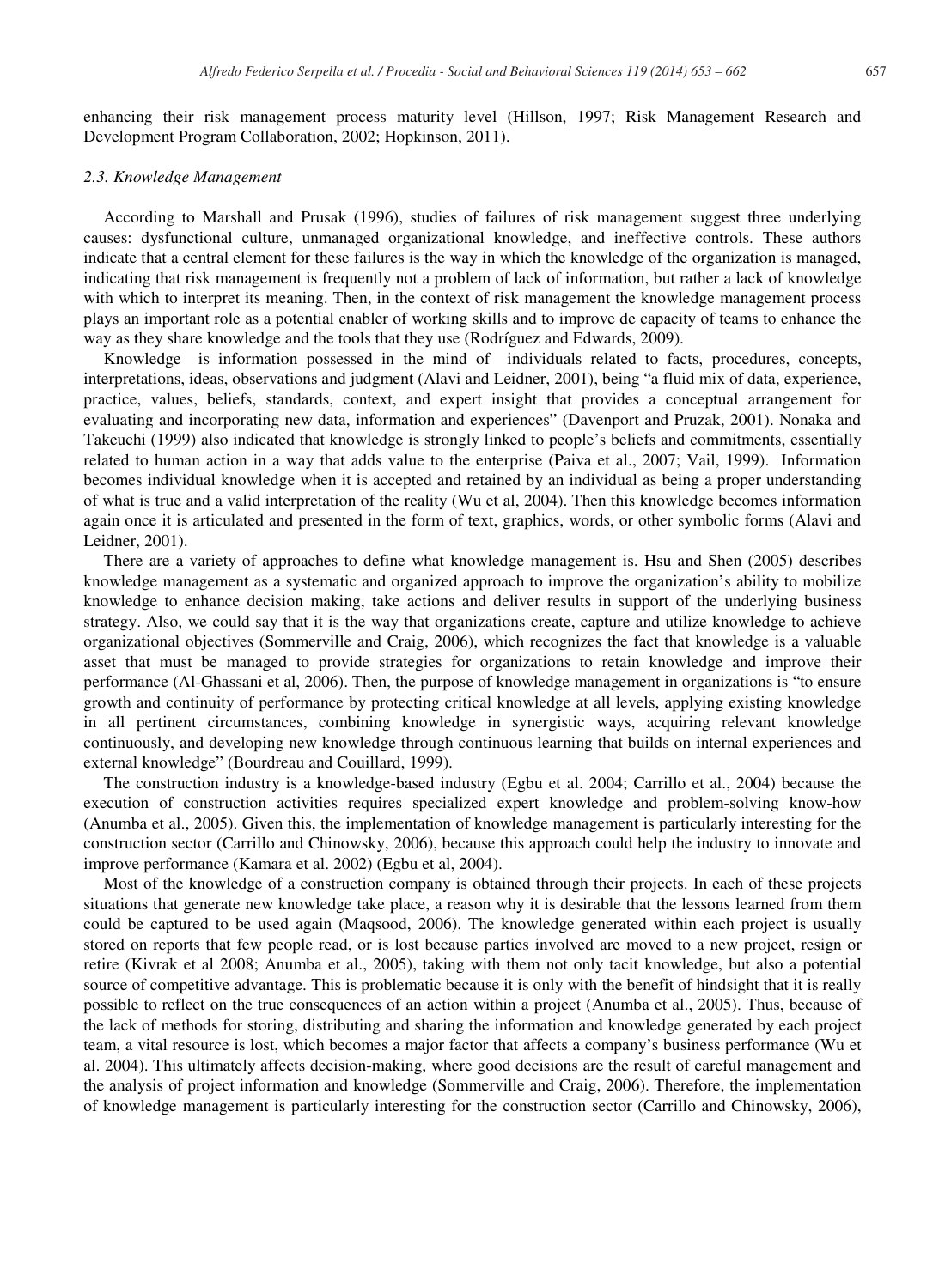because this approach could help the industry to innovate, improve performance (Kamara et al. 2002) (Egbu et al, 2004), and to better handle their particular characteristics.

#### **3. The research problem**

The questions that are addressed by this research are: 1) What are the best international practices currently applied in risk management on construction projects and how they compare with the Chilean current practices?, 2. How can risk management practices in organizations and companies involved in construction projects be assessed?, 3. What knowledge is needed for an effective and efficient management of risk in construction projects?, and 4. How can needed risk management knowledge be obtained, organized and made available in a systematic and useful way?

The research methodology includes literature reviews both general and specific for construction projects that will help in structuring a framework of risk management as a benchmark to assess the situation in an organization that performs construction projects as displayed in figure 1. Also, an assessment model and tool for risk management is being developed from literature review. Both, the model and the tool will be validated by two panels of experts on risk management and be applied initially in two companies, an owner and a contractor for calibrations purposes.



Figure 1 Approach for the assessment of the risk management function of an organization and comparison with the risk management benchmark.

Also, the application of the tool is used to propose a set of best practices to fill out the major gaps found in the risk management function of each company as shown in figure 2.

|                       |    | Gaps |    |    |    |           |    |                                    |
|-----------------------|----|------|----|----|----|-----------|----|------------------------------------|
|                       | g1 | g2   | g3 | g4 | g5 | $\ddotsc$ | gn |                                    |
| <b>Best practices</b> |    |      |    |    |    |           |    |                                    |
| BP <sub>1</sub>       |    |      |    |    |    |           |    | <b>Best practices n°3</b>          |
| BP <sub>2</sub>       |    |      |    |    |    |           |    | (BP3) for overcome<br>gap n°4 (g4) |
| BP <sub>3</sub>       |    |      |    |    |    |           |    |                                    |
| $\cdots$              |    |      |    |    |    |           |    |                                    |
| <b>BPn</b>            |    |      |    |    |    |           |    |                                    |

Figure 2 Diagram to allocate the best practices according to identified gaps.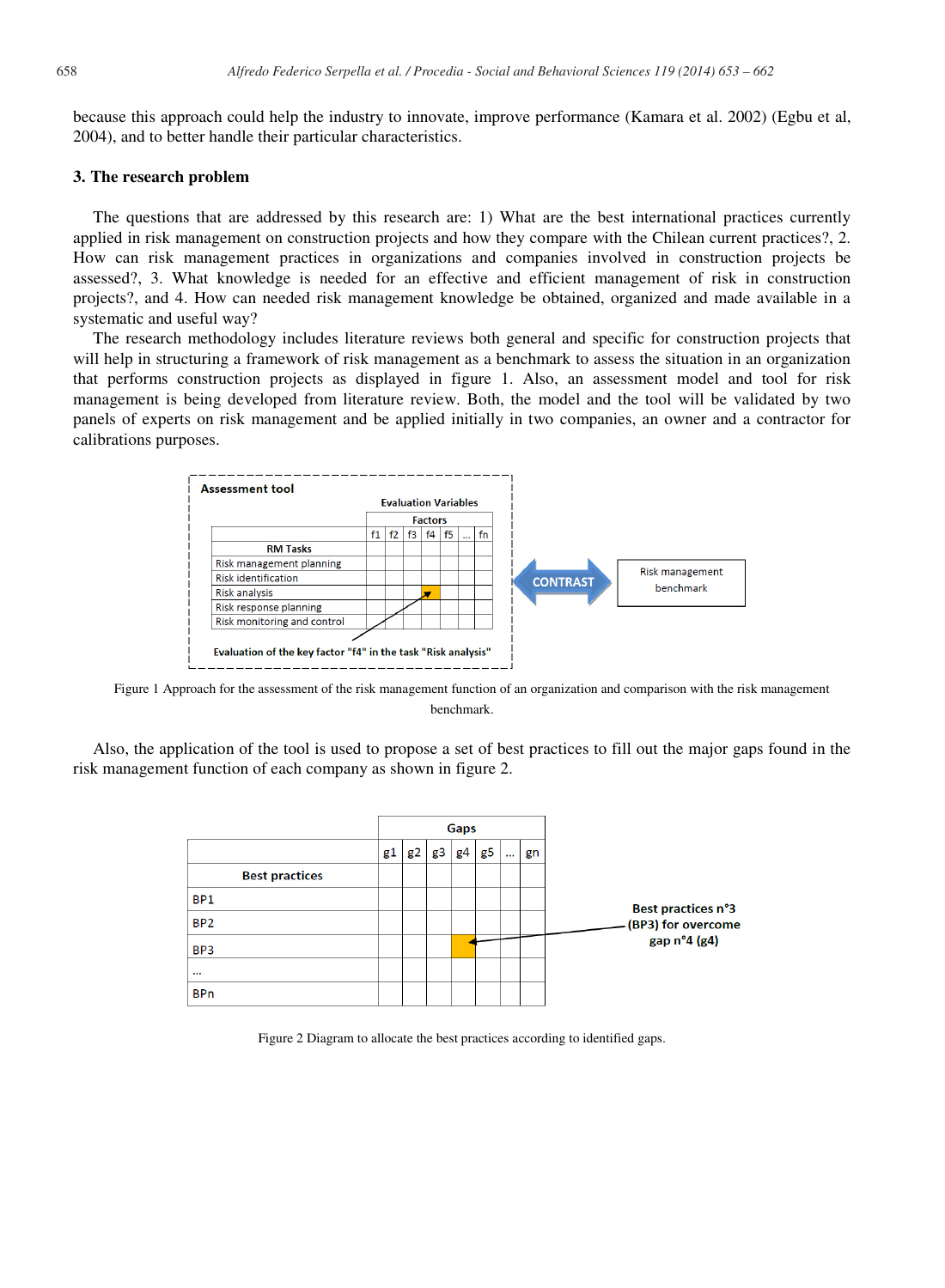Best practices will also be validated by experts' panels. At the end, a prototype of a risk management support system will be developed and applied to companies to test it. This prototype would permit: (1) the storage of historical information, (2) to be a guide to develop the project risk management function in owner and contractor companies, according to the established standard, (3) conducting the assessment and monitoring of the maturity of the risk management function, (4) to have tutorials and being able to educate about risk management depending on the hierarchical level and responsibility of employees, (5) to have a storage and retrieval system using case-based reasoning, (6) to establish the administrative structure for the system and the necessary feedback, and (7) to develop supporting and operation procedures for the prototype.

# **4. Preliminary results**

Up to this point of the research, a first preliminary maturity model has been defined. This model is based on two main elements: 1) evaluation factors that include a set of dimensions for each of them as shown in figure 3, and 2) levels of evaluation for each factor and its dimensions as shown in table 1.



Figure 3 Key evaluation factors and their dimensions (Howard, 2013)

Evaluation levels were developed from information found in the literature. Both, the maturity model and the evaluation levels will be tested by means of pilot studies that will be carried out in one owner and one contractor companies. The idea is to apply a questionnaire based on the factors and dimensions that are important to measure, to a group of professionals that work in the area of risk management in each organization.

The final idea is to create a web-based prototype that can be accessed by companies through Internet. In this way, the management of companies will be able to answer the questionnaire and to find out the level of maturity of their organizations. Also, records of previous evaluations will be provided so that the management will be able to compare current performance with historical performance, supporting in this way the implementation of improvement practices. As shown in figure 2, knowledge and experience will be organized in a way that improvement or best practices will be related to the type of gaps detected during the evaluation of the risk management function of the company. It is expected that this knowledge base will be fed later with new lessons and experiences from new projects.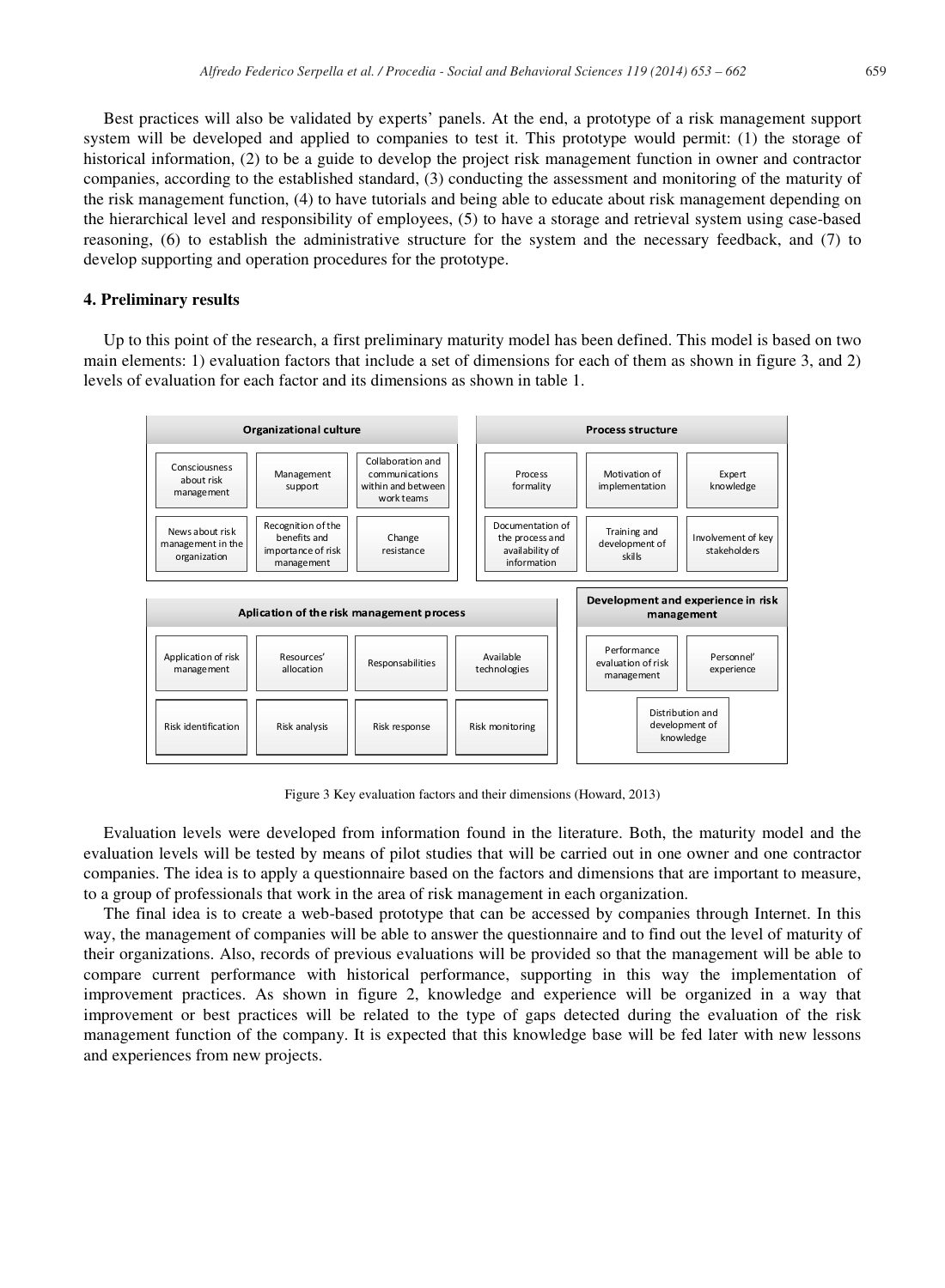# **5. Conclusions**

This paper has presented a brief description of a research effort which is underway at this moment and has the purpose of creating a knowledge-based approach to risk management in construction projects. The motivation of this research is the very limited application of risk management in Chilean construction projects as has been reported by previous research work and the urgent need to improve this function in both, owners and contractors. The results expected from this research will help owners and contractors to have a more systematic and formal approach to risk management and to make use of their own knowledge and experience as well as international best practices.

| Table 1 Main characteristics of each level regarding risk management (RM). A preliminary definition |  |  |
|-----------------------------------------------------------------------------------------------------|--|--|
|-----------------------------------------------------------------------------------------------------|--|--|

| Level 1                                                                                                                                      | Level 2                                                                                                                                      | Level 3                                                                                        | Level 4                                                                                | Level 5                                                                                                                              |
|----------------------------------------------------------------------------------------------------------------------------------------------|----------------------------------------------------------------------------------------------------------------------------------------------|------------------------------------------------------------------------------------------------|----------------------------------------------------------------------------------------|--------------------------------------------------------------------------------------------------------------------------------------|
| The organization is not<br>conscious about the need<br>of risk management and<br>lacks a structured<br>approach to face risk and             | Although the organization<br>is conscious to some<br>degree about the potential<br>benefits of RM, this is not<br>implemented effectively in | The organization has<br>developed and<br>implemented a formal<br>RM system                     | <b>Benefits of RM</b><br>are understood in<br>every level of the<br>organization       | The organization is able to<br>adapt itself, empower<br>teams and organize<br>according to the protocols<br>of the company to reduce |
| uncertainty. Usually the<br>organization is weak even<br>in project management                                                               | every project<br>The organization knows                                                                                                      | Projects use previous<br>experiences, especially<br>for risk identification                    | There exists a<br>standard process<br>for RM which can                                 | system risks and face<br>emerging risks                                                                                              |
| basic themes. Success in<br>this kind of organizations<br>depends on individuals<br>characteristics and not on<br>those of the organizations | that can learn from errors<br>of the past, but this<br>knowledge is not<br>formalised and capabilities<br>for application are limited.       | for each new project.<br>Successes of previous<br>projects can be<br>repeated                  | be adequate for a<br>particular project.<br>There is a<br>proactive<br>approach for RM | Continuous improvement<br>and innovation of GR is<br>carried out in a regular<br>basis, enhanced with new<br>technologies            |
| The organization reacts<br>after problems occur. No<br>proactive action                                                                      | There is not a way to share<br>lessons learned derived<br>from projects of the<br>organization                                               | In general, the benefits<br>of RM are understood<br>in the upper levels of<br>the organization | The activities of<br>RM are extensive<br>to the main<br>project's                      | The organization has<br>established an integral RM<br>plan with defined goals and<br>the use of both, qualitative                    |
| No attempt to identify<br>project risk is realised<br>with the purpose of                                                                    | There are basic processes<br>and system for risk<br>management, however                                                                      | Projects employ<br>personnel with the<br>required RM skills                                    | stakeholders, both<br>internal and<br>external                                         | and quantitative<br>measurements                                                                                                     |
| developing mitigation<br>plans                                                                                                               | there is not an structured<br>or formal procedure.                                                                                           | who have adequate<br>resources available to<br>develop this process.                           | Diverse strategies<br>are implemented                                                  | Team members are<br>attentive to risk and<br>opportunities with a                                                                    |
| Scarce or not attempt to<br>learn from previous<br>projects or to utilize<br>lessons learned to prepare                                      | The organization applies<br>GR normally through a<br>small number of persons<br>designed within specific                                     | The probability,<br>impact and severity of<br>risk events are                                  | and documented<br>as well as the<br>results of RM.<br>These are                        | proactive approach and<br>with an environment that<br>enhance team work                                                              |
| for uncertainty                                                                                                                              | projects or assigning<br>partial resources for its<br>realization                                                                            | measured qualitatively                                                                         | analyzed latter.                                                                       | There exist integration and<br>collaboration between<br>social, institutional, and<br>other networks of<br>stakeholders              |

#### **Acknowledgements**

Authors wish to express their acknowledgement to FONDECYT for the support to the realization of this research effort through the research grant N° 1130520.

#### **References**

Akerkar R. & Priti S. (2010). *Knowledge based systems*. Jones & Bartlett Publishers.

Alali, B. and Pinto, A. (2009). Project, systems and risk management processes interactions. Management of Engineering & Technology. PICMET 2009 - Portland International Conference on , vol., no., pp.1377,1386, 2-6 Aug. 2009.

Alavi, M., & Leidner, D. (2001). Review: Knowledge management and knowledge management systems: conceptual foundations and research issues. MIS Quarterly, 25(1), 107-136.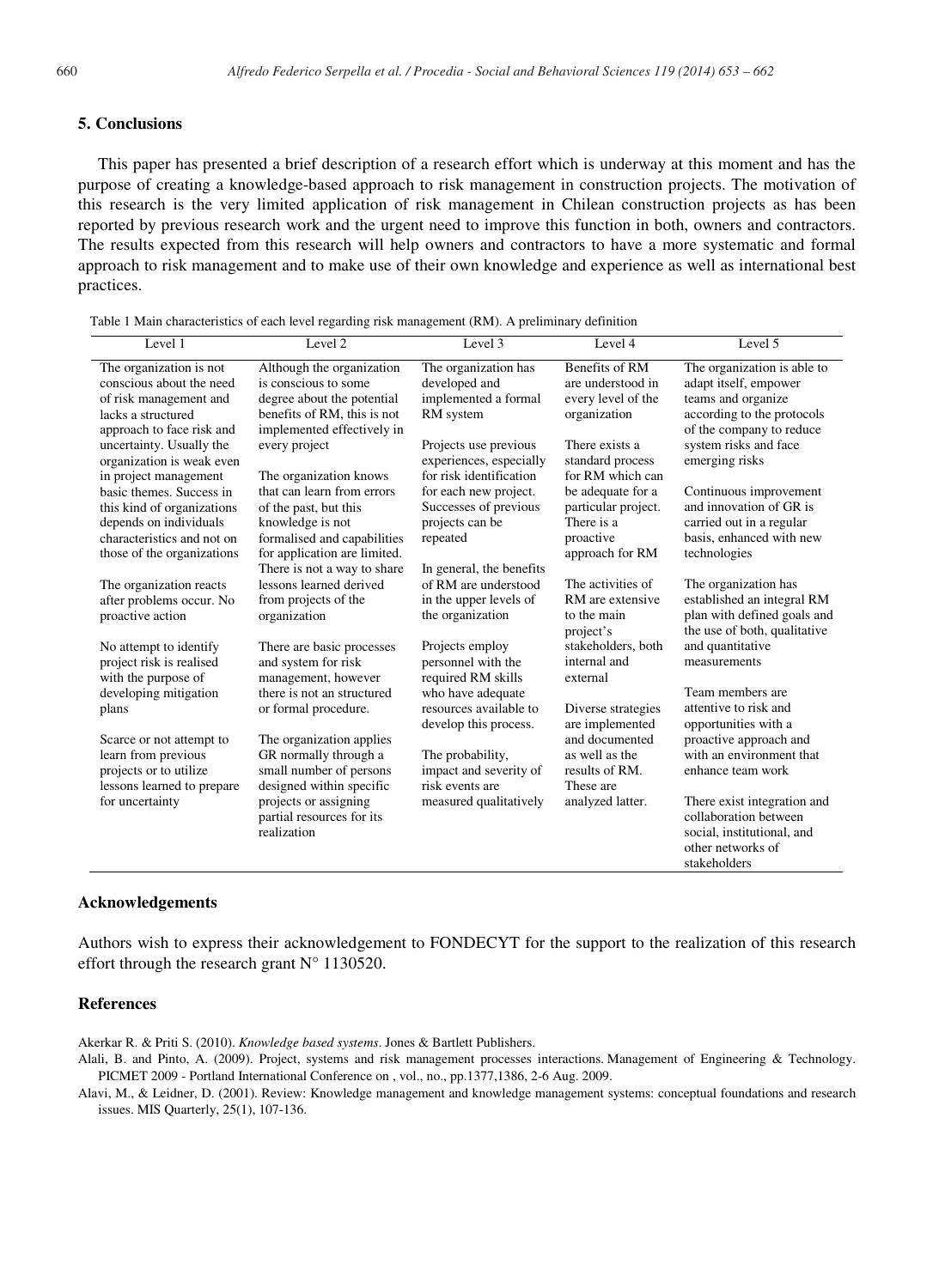- Al-Ghassani, A., Kamara, J., Anumba, C., & Carrillo, P. (2006). Prototype system for knowledge problem definition. Journal of Construction Engineering and Management, 132(5), 516-524.
- Anderson, S. (2009). *Risk Identification and Assessment*. PMI Virtual Library.
- Anumba, J. C., Egbu, C. & Carrillo, P. (2005). *Knowledge Management in Construction*. First Edition, Blackwell Publishing Ltd.
- Baloi, P. & Price, A. (2003). Modelling global risk factors affecting construction cost performance. International Journal of Project Management, 21(4), 261–269.
- Bourdreau, A. & Couillard, G. (1999). System integration and knowledge management. Information System Management, 16(4), 1-9.
- Brookes, N & Clark, R. (2009). Using Maturity Models to Improve Project Management Practice. POMS 20th Annual Conference. POMS, May 1-4, Orlando, Florida USA.
- Bride, D., & Volm, J. (2009). Perceptions of Owners in German Construction Projects: Congruence with project risk theory. Construction Management and Economics, 27(11), 1059-1071.
- Carrillo, P., & Chinowsky, P. (2006). Exploiting knowledge management: The engineering and construction perspective. Journal of Management in Engineering, 22(1), 2-10.
- Carrillo, P., Robinson, H., Al-Ghassani, A. & Anumba, C. (2004). Knowledge Management in UK Construction: Strategies, Resources and Barriers. Project Management Journal, 35(1), 46-56.
- Davenport, T., & Prusak, L. (2001). *Conocimiento en acción: Cómo las organizaciones manejan lo que saben (Knowledge in action: how organizations manage what they know)*. Prentice Hall, Buenos Aires.
- Del Caño A., & De la Cruz, M. P. (2002). Integrated methodology for project risk management. Journal of Construction Engineering and Management ASCE 128(6):473-485.
- Demir, C and I. Kocabas, (2010). Project Management Maturity Model (PMMM) in educational organizations in Procedia Social and Behavioral Sciences. Vol. 9, pp. 1641-1645.
- El-Sayegh, S. (2008). Risk Management and Allocation in the UAE Construction Industry.International. Journal of Project Management, 26(4), 431-438.
- Egbu, C., Hayles, C, Anumba, A., Ruikar, K., & Quintas, P. (2004). *Getting Started in Knowledge management: Concise Guidance for Construction Consultants and Contractors.* Partners in Innovation Project (CI 39/3/709), UK.
- Forbes, D., Smith, S. & Horner, M. (2008). Tools for selecting appropriate risk management techniques in the built environment. Construction Management and Economics. 26, 1241-1250.
- Heijden, van der, W.L.F. (2006). Risicomanagement in de aderen? Master Thesis. University of Twente.
- Hillson, D. (1997). Towards a Risk Maturity Model. The International Journal of Project & Business Risk Management, 1(1), 35-45.
- Hillson, D. (2004). *Efective opportunity management for projects exploiting positive risk*. New York, EE.UU: Marcel Dekker.
- Hillson, D. (2011). *Dealing with business uncertainty*. Unloaded from: http://www.risk-doctor.com/briefings.
- Hopkinson, M. (2011). *The Project Risk Maturity Model*. Gower Published Limited, Surrey, England.
- Howard, R. & Serpell, A. (2012). Procurement management: analyzing key risk management factors. RICS COBRA 2012, September 11-13, Las Vegas, USA. 1461- 1469.
- Hsu, S., & Shen, H. (2005). Knowledge Management and its relationship with TQM. Total Quality Management, 16(3), 351-361.
- ISO, ISO 31000:2009 (2009). *Risk management Principles and Guidelines*, Geneva, Switzerland: International Organization for Standardization.
- Kamara, J., Augenbroe, G., Anumba, C., & Carrillo, M. (2002). Knowledge management in the architecture, engineering and construction industry. Construction Innovation: Information, Process, Management, 2(1), 53-67.
- Kartam, N., & Kartam, S. (2001). Risk and its Management in the Kuwaiti Construction Industry: A contractors' perspective. International Journal of Project Management, 19(6), 325-335.
- Kivrak, S., Arslan, G., Dikmen, I., & Birgonul, T. (2008). Capturing Knowledge in Construction Projects: Knowledge platform for Contractors. Journal of Management in Engineering, 24(2), 87-95.
- Korbel, A. & Benedict, R. (2007). Application of the Project Management Maturity Model to Drive Organisational Improvement in a State Owned Corporation. Unloaded from: http://www.aipm.com.au/documents/3G/Korbel\_Benedict\_PMMM-driving-Org-Imp.pdf.
- Lee, E., Park, Y. & Shin, J. (2009). Large engineering project risk management using a Bayesian belief network, Expert Systems with Applications: An International Journal, v.36 n.3, 5880-5887, April.
- Lyons, T. & Skitmore, M. (2004). Project risk management in the Queensland engineering construction industry: a survey. International Journal of Project Management, 22(1), pp. 51-61.
- Maqsood, T. (2006). *The Role of Knowledge Management in Supporting Innovation and Learning in Construction*. Doctoral thesis, School of Business Information Technology, RMIT University.
- Marshall, C., & Prusak, L. (1996). Financial Risk and Need for Superior Knowledge Management. California Management Review, 38(3), 77- 101.
- Nonaka, I., & Takeuchi, H. (1999). *La Organización Creadora de Conocimiento: cómo las compañías japonesas crean la dinámica de la innovación (The Knowledge-Creating Company: How Japanese Companies Create the Dynamics of Innovation)*, Oxford University Press, México.
- Olsson, R. (2007). In search of opportunity management: Is the risk management process enough? International Journal of Project Management, 25(8),745-752.
- Paiva, E., Roth, A., & Fensterseifer, J. (2007). Organizational knowledge and the manufacturing strategy process: A resource-based view analysis. Journal of Operations Management, 26(1), 115-132.